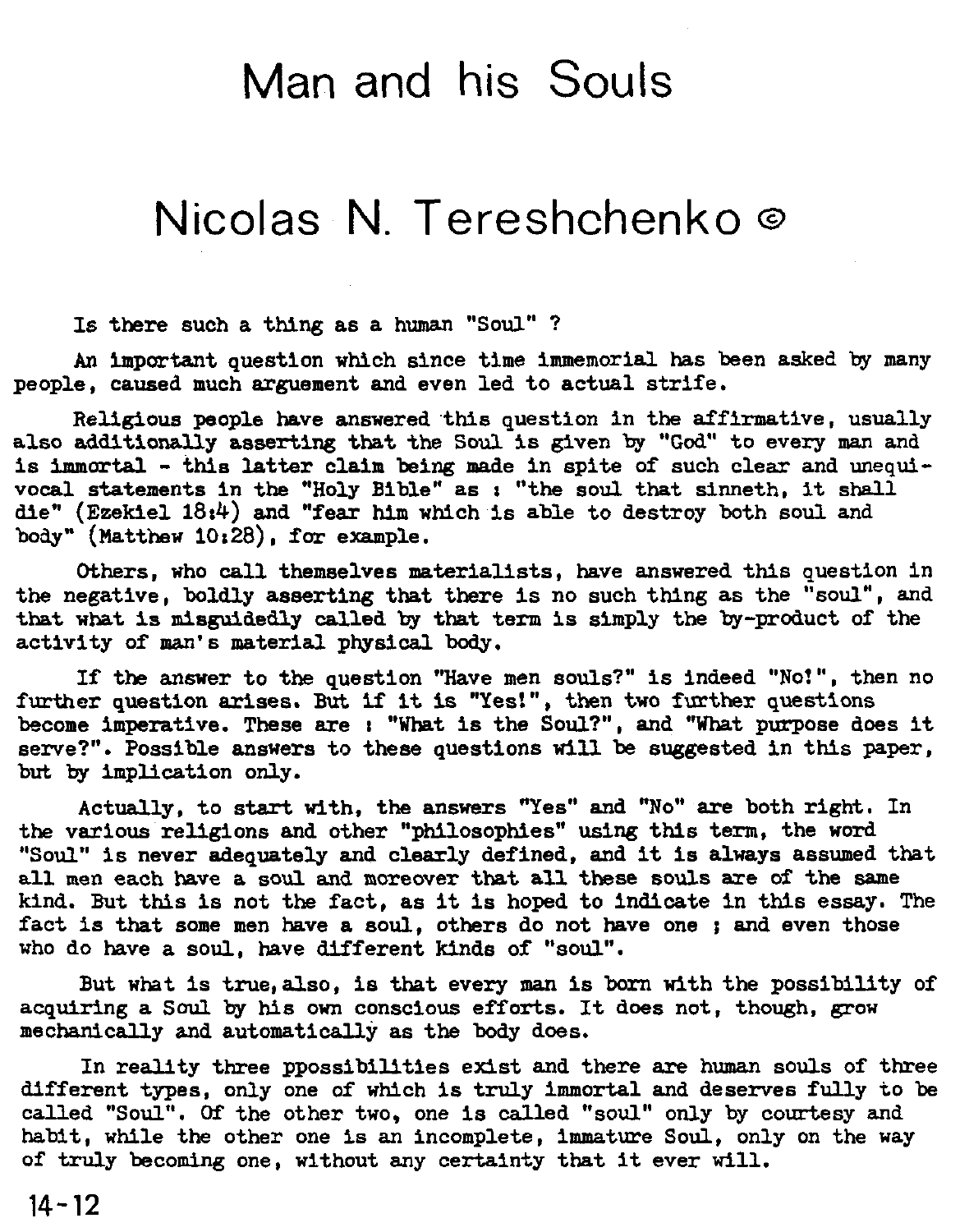But before going any further, let us be clear on the following points **<sup>r</sup>**

First of all, being male, the author intends to use the male noun "man" and the male pronoun "he" throughout this article with the understanding that whatever applies to a he/man equally applies to a she/woman (God bless her  $!$ May her charms never grow less).

Secondly, will the reader please accept the "technical" terminology used without immediately disagreeing with the meaning glven here to some quite com-mon words? I shall try and define every term in so far as I **am** able to do so, but undoubtedly the very same word used by me with a specific meaning is used quite differently in some other system of thought as valid as mine. Once the meaning of each word as used here is clearly understood, let each reader tramlate it into his own habitual term or word for the same thing, event or process.

Thirdly, what is set out here is not an invention, phantasy or speculstion of my own, but my understanding of the "Truth" about the Soul, based on the study of many religious and other systems, and particularly that of George Ivanovich GURDJIEFF. It is thus not in any way patented or copyright and everyone of you is welcome to adopt it as his own and make use of it if he can.

Every man from the moment **af** conception of his physical body (made of the same chemical substances as our planet, the Earth, and therefore a "planetary" body) acquires an 'bssence". Indeed it is probable that what we call "conception" can occur only if and when such an "essence" is avallable for use at that particular place and moment of time. This esaence is an Imponderable, impalpable and invisible something which is recogniaed only by its manifestation, in that it makes the human being not only different fcom **all** animals, but also makes the new man, once he is born as a baby, behave in his own individual way. The essence grows and develops just as the body grows and develops, but not at the same rate.

In addition, right from the moment of blrth, to his essence is added the result of what happens to the baby, that is, the effect on him of his mother, father, siblings, ralatives, family friends and others, the type of house and home he lives in, the society around him, etc. This addition we shall **caU.**  "personality", and it is clear that though the essence is something which belongs to the man and is wholly his own, the personality is made up of external, environmental things and factors, and thus is not something that is "his very own", but is a patchwork imposed and imprinted on him from outside. Nevertheless, this developing personality greatly affects his behaviour and reactions. Do not forget that the word "persona" is Latin for "mask", being originally applied to the set masks worn by the actors on the stage to indicate the nature of the character they were representing in the play being performed.

As the personality grows, it surrounds and overshadows the essence, which gradually stops grovlng and finally swoons and becomes dormant, most usuallyat about the age of four or five years of chronological life time. While thus "asleep", the essence does not develop any further and remains static at whatever stage it has reached, at best, and may even regress right **backto** where it was at birth.

The personality, on the other hand, takes over all the ways inwhich the child behaves and acts, and it may **be** a very successful "Ufe manager" for the man from the purely worldly pointof view. Perhaps even the earlier one's essence has gone to sleep, the easier it is to become "someone" in our type of civilization.

While in this state of suspended animation, the essence may even shrivel and die. But this is not at **all** an impediment to the personality. To the contrary *t* it is quite possible, indeed most likely, that only those whose essences have died can become such personages as politicians, criminals, customs officers, tax-gatherers, actors and others. It is also highly probable that the ovenrhelming majority of the people now living on Earth house only essences in deep coma, if not in the process **of** dying. **14-13**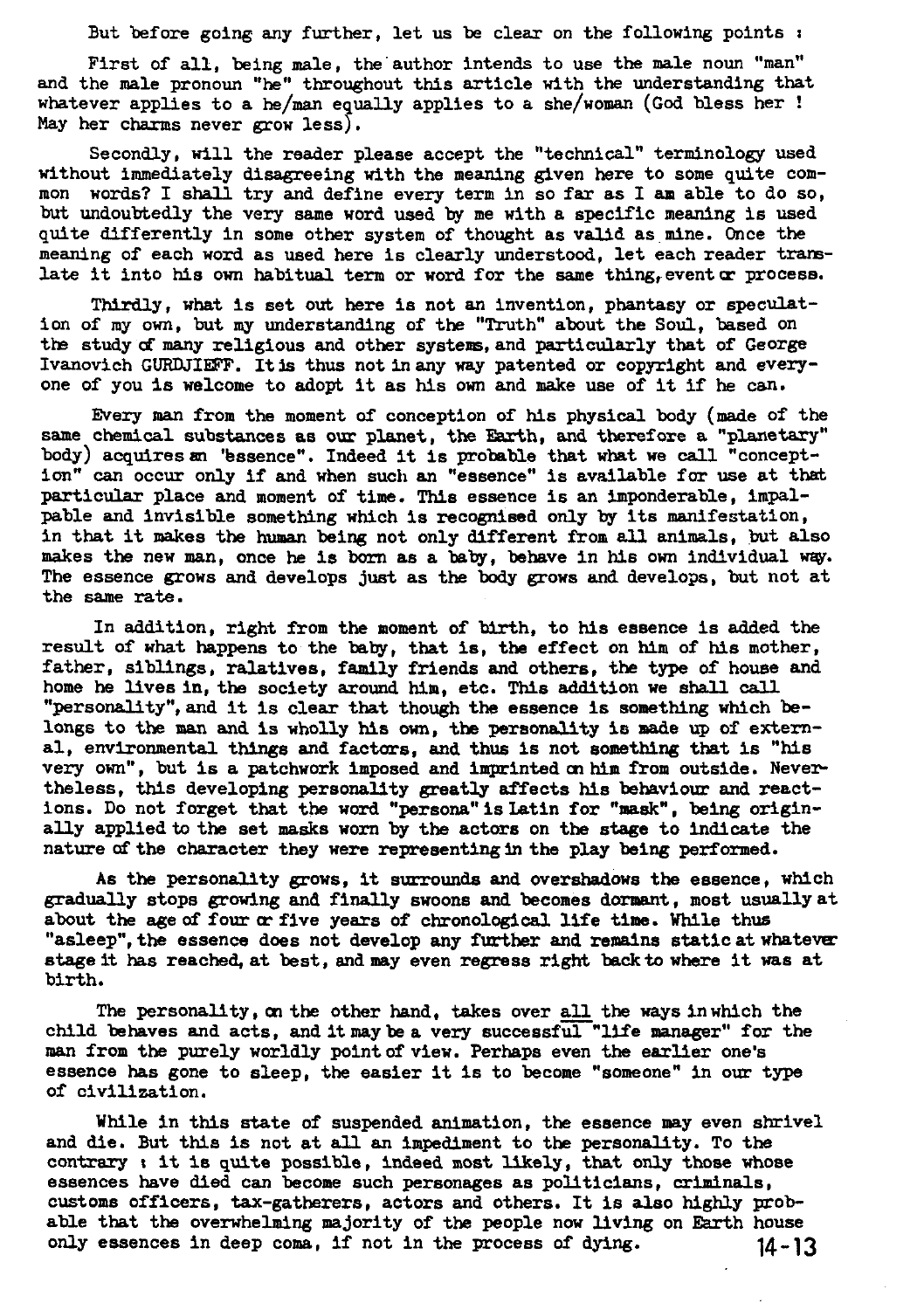When the physical (planetary) **body** of a man whose essence is already dead also dies, this body's constituents return to the Mother Earth from which they were obtained in the first place, unless artificially, unnaturally and criminally prevented from doing this by some procedure such as embalming. It is **quite**  probable that the great Egyptian civilization did perish because of the then prevalent religious practice of preserving dead bodies as intact as possible, preventing them from decaying almost indefinitely. This was an muaxranted interference with the Life-processes of our planet, who is (whether we believe it or not) a Living Being in her own right - but this is not the subject of the present paper and so will not be discussed any further.

The only part left of a man whose essence is dead and whose body is dead is his personality. It is not possible to demonstrate its physical existence (either before of after death), though there have been some experiments performed which suggest that it may have a certain registerable weight/mass. But we do know that during life it existed (as expressed by its manifestations towards others) and our Universe never wastes anything. So this bodyless personality must be used in some way, and is said to serve as "food" for our Earth's satellite, the Moon (just in the same way as the planetary body when dead serves as food-fertiliser for the Earth itself). What exactly this means and how the Moon takes and uses it is not the subject of this essay either. Sometimes, loosely, this personality is described as a "soul", thus creating confusion and introducing apparent inconsistencies.

But to do so is wrong, for from such a man - that is, a man whose essence died during the life of his planetary (physical) body - nothing remains. Dust he was and to dust he returns. These are the people about whom Our **Lord** and Master Jesus the Christ said; "Let the dead bury their dead" (Matthew 8:22). They never had a soul of any kind, hence in their case the question "Has man a Soul ?" **can** and must be answered by a categorical "No".

When the planetary body of a man whose essence is alive but sleeping itself dies, then his persozality in the same way goes "to feed the Moon", but his essence wakes up and is now available for rebirth in another body, thus getting a further chance of growing to maturity. Depending on how much this essence has developed before becoming dormant, the new baby will be more **"ad**vanced" or "smarter" than others of the same chronological body **age.** It is said also that in such a case, the essence is actually reborn (in a way incomprehensible and even totally unacceptable to a logical mind) in precisely the same baby, conceived by precisely the same parents at precisely the same time and place as previously (this is what P.D. OUSFENSXY calls "re-currence" and Alice BAILEY "re-iteration") and lives much the same kind of life as before, but with some added potentialities-suchasperhaps this time round waking-up before death. It is idle at present to waste time on speculating at length about this, but-the possibility exists and should not be forgotten or brushed aside.

Now let us come back to our sleeping essence. It can wake up again during the life of the planetary body. This can happen as the result of some sudden shock. such as a religious conversion,asevere illness or accident, and otherwise. Most frequently this awakening is the result of thinking deeply and often about the meaning of this world, the nature of life, the purpose of mankind on Earth, and other such questions. Whenaman meditates, concentrates and gives some of his time to the study of this type of subject (usually called "occult" and/ or "esoteric"), he develops inside himself something which wakes up the essence and makes it active again. This "something"issometimes called the "Magnetic Centre". Once awakened, the essence begins togrow again and develop further, but this new growth and development can happen in one of two ways.

It may grow haphazardly and unevenly, now developing in one way, now in another, inconsistently, according to the latest unguided or even misguided efforts by the man who earnestly feels that ordinary everyday life is not enough and that he needs something more, but is ignorant of where and how to get it. Or thay grow and develop in a controlled and disciplined, well balanced way.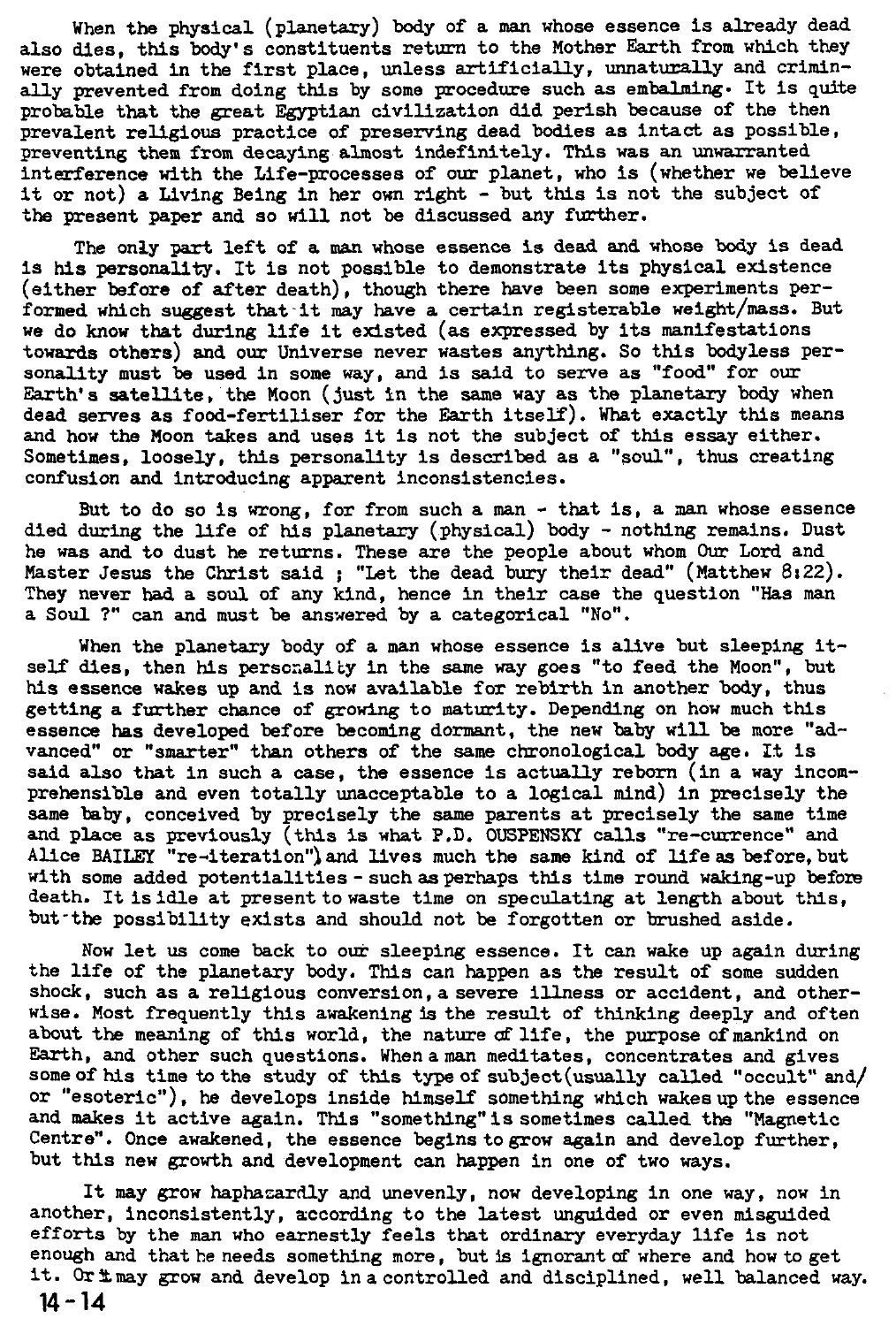This latter only happens in a man who has been lucky enough to have found a genuine Teacher (and - alas! -most of the self-appointed so-called "teachers" **are** far from being genuine and live in astate ofgrievous "sin" through misleading their deluded followers) or at least a real "Esoteric School".

An essenoe to be able to grow when it wakes must be fed, and it uses **as**  food the personality of the manasalready formed, all the impressions which enter into him through his sense organs and mind, and also the products of the air he breathes and of the ordinary food he eats. But in order for these foods to be made available in the right form and quantity to the essence, an intermediary must be built first. This intennediaxyis what is currently called the "Astral" body (not to be confused, as many do, with the "Etheric" body which is present in everyone and is the absolutely necessary force-field around which the planet**ary** substances congregate to build up the outer physical body we see, feel, smell and taste). Such an Astral body begins to develop only in those who have an awakened essence. and continues to develop only while the man consciously and deliberately attends to this sufficiently often. Fortunately, even a few seconds a day of the right effort is enough for such a body to develop in time.

The essence and the new Astral body develop together, though the essence develops much more slowly,.at first at least,as certain foods it must have **can**  reach it only througha sufficiently developed Astral body. It **can** even happen that the Astral body develops fullymalmost, but the essence **again** stops growing and goes back to sleep again. When such a man's planetary body dies, whatever **is** left **of** his personality goes to the Moon, as in all cases apersonality must do, but his Astral body (being relatively "immortal") with its contained essence, begins to seeka s6itable planetary body in which to reincarnate **and** continue itsltheir further growth and development. This may **ke** the explanation for 'infant prodigies" as the Astral body preserves all the knowledge, skills and capabilities of its previous hostorhosts. Alsoit may explain some cases d"possession" and the many documented cases who genuinely remember a recent "past Ilfe".

It is possible to call such **an** Astral body a "soul" (let us add: Type 1) and the essence within it may also be quite legitimately called "soul" (in this case let us **add** : Type 2). But if a suitable body is not found within a certain finite period of time, or if; for one reason or another, no further development of the essence occurs in the new body, then the Astral body ultimately disintegrates and disappears, the essence being liberatedto start again afreshin some other body.

In any case, once an essence is awakened and begins to grow again, when it has reached a certain stage, it begins to influence the physiological processes of the planetary body in order to obtain certain substances it needs for further growth. These substances axe normally either not made by the **man's**  physical organs (though these **are** quite capable of manufacturing them when called on to do SO) **or** are manufactured in but very small quantities which are simply wasted in the absence of a growing essence to use them. Once an essence is : ssficiently grown up (which happens only if and when the Astral **body** is fully developed), it can take over at will all the physiological processes of the planetary body, and even introduce new functions or build new organs, not previously existing in the man, if it needs them.

When an essence grows without the assistance and guidance of a Teacher and without the knowledge of how to properly feed and look after an essence, such as is available in Esoteric Schools, it is usually more or less mishappen and incomplete,and may even grow intoalop-sided monster which wastes the man's vital energies, often causing severe physical and/or mental illness. It is therefore potentially dangerous to use effective exercises or techniques, taken from books or other indirect (and perhaps even mistaken **cr** erroneous) sources, on one' s own. This particularly applies to unsupervised breathing exercises.

On the other hand, an essence growing under proper direction and as it should grow, is beneficial to the planetary body and not only improves its normal functions and efficiency,but **can** correct all existing disabilities, includin the ageing process. Whether called by this or any other name. growth of essence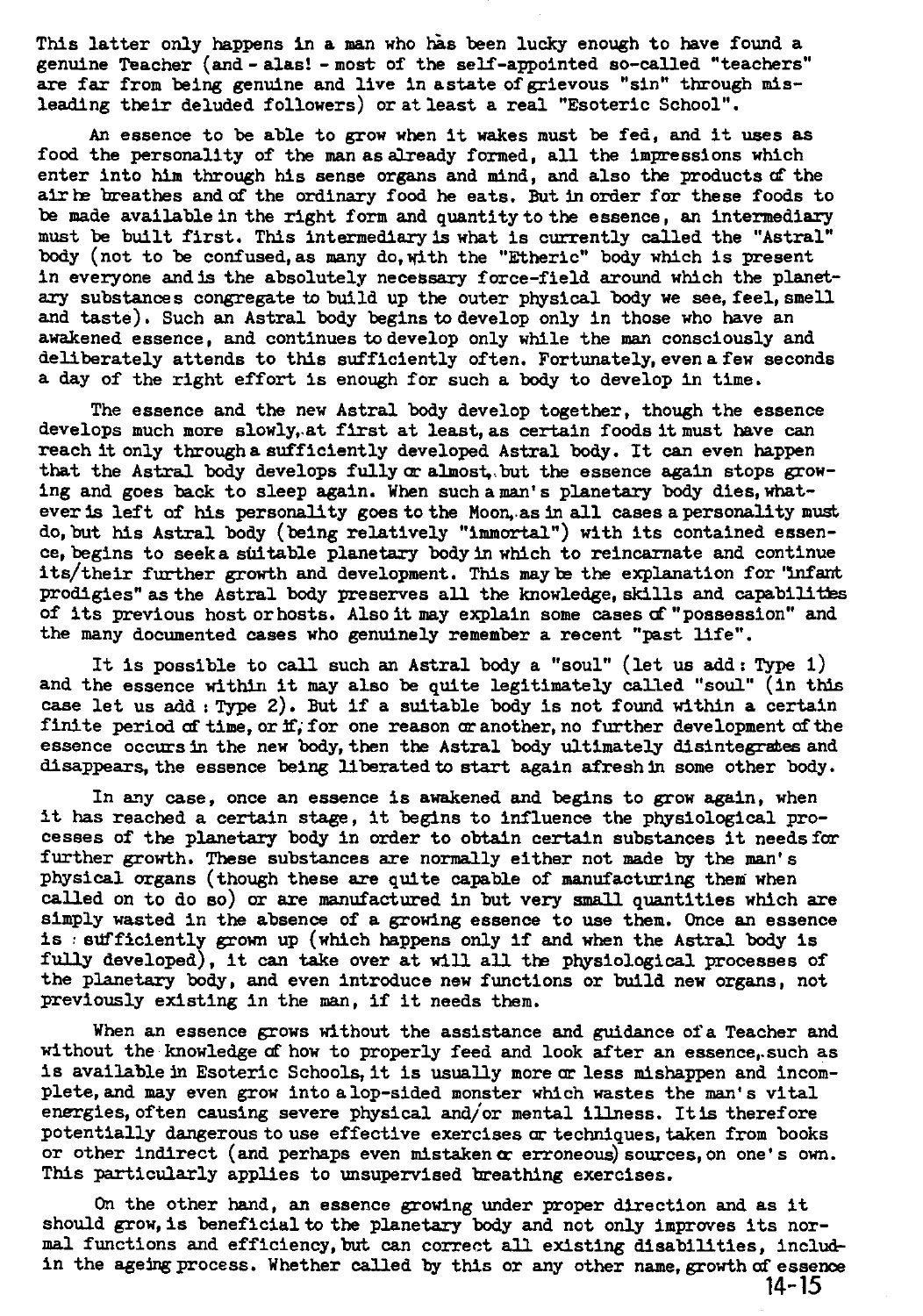(Prima Materia) and its transf ormation/transmutation into a Soul(Go1d) **5s** the real work (Magnum Opus) and goal of all true Alchemy.

Ultimately, the essence uses us all the personality and takes wer its functions-which itcan perform much better **and** more efficiently. At this stage it m longer needs the Astral body, but mostly keeps and preserves it as a useful instrument for certain types of manifestations it may wish to indulge in (such as bilocation). Also at this stage it ceases to be an "essence" and becomes truly an Immortal Soul, which can no longer be put to sleep nor regress.

But growing an essence. (or rather, growing the Soul **af** which the essence is the "seed") is not so easy and takes much time. So usually therefore, in fact in the overwhelming majority of cases, a man's planetary body dies before the essence has fully grown and become the Soul. Such an essence within its Astral **body** does not go to feed the Moon (though any remnant of personality does) or back to sleep, but remains available for a suitable incarnation, either on Earth **or** perhaps also elsewhere-this point has not been cleaxly **and**  definitely settled and both views **are** acceptable. Unfortunately, if the reincarnating immature Soul developed incorrectly, it may make the man it inhabits a monster such as Hitler or Manson.

It is said though, that in moments of great stress and/or suffering, it is possible-for an essence to grow extremely fast, and perhaps even to full maturity, in what by clock time is only a few brief seconds. In such a case, depending on the cause of its accelerated grouth and on the "emotional" impact of this cause on the essence during its forcible rapid development, the essence may remain Earth-bound as a Ghost-either just a lost afflicted Soul not knowing what to do, or as a Phantom seeking to redress some wrong, or even as a malignant entity pursuing some goal of vengeance. But also it may -as in the case of Christian Martyrs, for example - acquire all the stature and powers of a "Saint", whatever this state really is.

At **any** rate, note that if one calls the Astral body a "soul", then man can be said to be a being able to have two souls at the same time - but they are not identical.

Now we come **back** to the man who has found an Esoteric School and a Teacher, and who consequently has (in one **or** more "lives") succeeded in achieving the complete normal growth of his essence to its full maturity. Such a man can now be truly said to have an Immortal Soul, the ultimate and final product of his conscious efforts and deliberate conscientious work on his essence. Note that the efforts and work must be deliberate and conscious :a normal mature Soul does not develop accidentally, unconsciously and mechanically. No man is born withaready-made Soul,but must workatit and deserve it. But every man Is, though, born with the seed of a soul, and the capability to grow it. The responsibilityto make his essence grow intoasoul orto letit die ishis and his alone.

The finished Soul has powers which enable it, if it so wills, to maintain the planetary **bodyin** whichitis housed alive **and** fully functioning as long as it likes. But of course, this also makes it in a sense "Earth-bound" and does not allow it to go onand live where and asaSoul really should,in its proper place. What this is is known only to those Souls who have gone there.

Once a fully grown, mature Soul allows its original planetary body to die, it no longer is subject to reincarnation anywhere, nor can it be compelled to remain on Garth as a ghost. But it is said that the Soul may elect to return to Earth in a planetary **body** for the purpose of helping other men to develop their own Souls.

Such wholly unselfish Souls then **begin** to develop further in a new direction (not available to Souls who do not make this voluntary sacrifice spontaneously and of their own free will and accord), and are said to be capable of three successive degress or grades of "Greatness". These stages in some schools **are** given the names of Arhat, Boddhisattva and finally Buddha, this